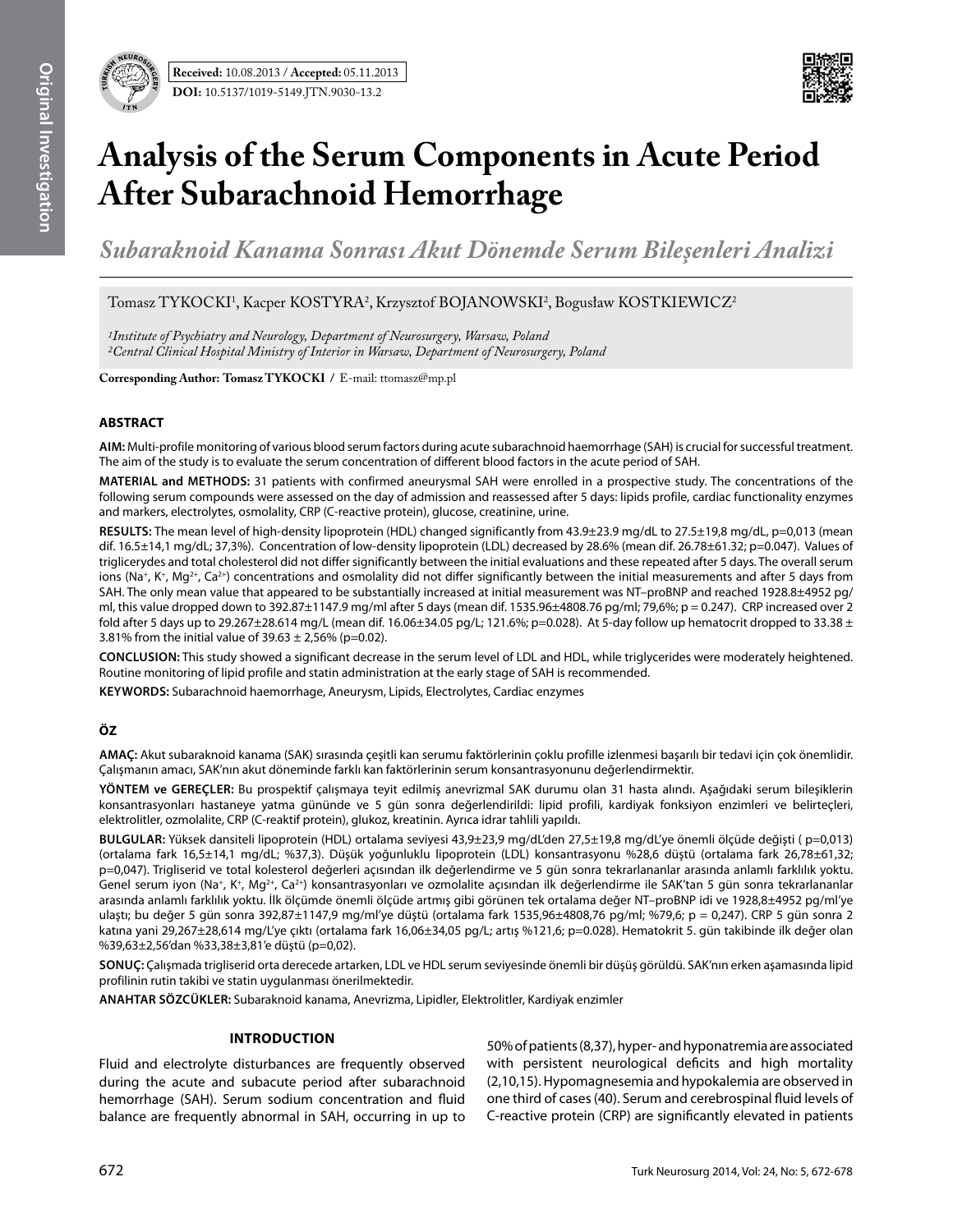with vasospasm and strongly associated with poor clinical outcome (9). Most patients with SAH become relatively hemodiluted, nevertheless recent studies have questioned whether intentional lowering of the hematocrit to this level is actually beneficial (7,30).

Many serum factors might be associated with the prognosis of the early post-SAH medical course of patients. Considerable expectations are related with the statin treatment in the prevention of vasospasm and delayed ischemic deficits. Besides, hyperglycemia was observed in 30% of SAH patients and was found to be a predictor of poor functional outcome and mortality at 3 months (23).

Abnormalities in the serum level of cardiac biomarkers are often encountered after SAH. Troponin I (Tn-I) is elevated in approximately 20–30% of patients with the peak level within 1-2 days from the onset of SAH (21,24). Serum level of the brain natriuretic peptide (BNP) was also found to be increased soon after SAH and returning to baseline in 1 to 2 weeks (34). Increased BNP level is a predictor of worse neurologic outcomes and early in-hospital mortality (36).

In the light of the abovementioned data authors prepared a prospective study to evaluate the serum concentration of different blood factors in the acute period of SAH. 5-day follow up was proposed to investigate the early post SAH dynamics of the serum components.

## **Methods**

This is a prospective study from a cohort of patients with confirmed aneurysmal SAH admitted to the Department of Neurosurgery between 2011 and 2013. Patients were enrolled in the study within 48 hours from the onset of SAH. Informed written consent from the patient or family was obligatory before enrolment in the study. The diagnosis of SAH was based on the computed tomography. Patients underwent cerebral angiography or angio-CT to identify the aneurysm morphology and location. Cases with any heart disease such as cardiomyopathy, prior myocardial infarction or atrial fibrillation were not included. All aneurysms were treated with surgical clipping within the first 48 hours from admission and postoperatively managed in the neurointensive care unit. Standard medical management included intravenous infusion of isotonic saline and colloids (Hydroxyethyl starch, HAES) for the purpose of volume expansion. In patients with hypotension and intracranial hypertension continuous infusion of norepinephrine was used. Nimodipine was administrated obligatory intravenous or orally. Fluid and sodium balance were calculated daily. The mean arterial blood pressure was maintained at a mean arterial pressure of 100 to 110 mmHg. Atorvastatin was administrated at dose 80 mg/day from the day of admission. Follow-up CT scans were typically performed to evaluate unexplained declines in neurological status. The neurological status was graded according to the World Federation of Neurosurgical Societies (WFNS) scale and the radiological severity of SAH was classified in the Fisher score. Clinical data were collected from the patient, family interviews and the medical record.

Blood samples were collected in EDTA tubes, centrifuged, and stored at -70°C. The concentrations of the following serum compounds were assessed on the day of admission and reassessed after 5 days: lipids profile (low density lipoprotein cholesterol LDL, high density lipoprotein cholesterol-HDL, triglycerides-TG, total cholesterol-TCh), cardiac functionality enzymes and markers (Tn, MB fraction of creatine kinase-CK-MB, creatine kinase-CK, N-terminal pro-brain natriuretic peptide NT – proBNP, asparate transaminase -AST) electrolytes (Na<sup>+</sup>, K<sup>+</sup>, Mg<sup>2+</sup>, Ca<sup>2+</sup>) osmolality, CRP (C-reactive protein), glucose, creatinine, urine.

All the results were statistically analysed using the computer software Statistica 10, StatSoft, Tulsa, OK, US. Statistical significance was assumed for p<0.05. A paired t-test was performed to establish the significant differences between repeated measurements of the serum compounds.

# **Results**

The study included 31 patients with a mean age of 53.6±15.2 years. There were 19 females. The functional impairment at discharge was evaluated with the modified Rankin scale (mRS) and the scores were as follows: mRS 0 in 4 patients; I in 6, II in 4; III in 9; IV in 4: V in 4; and VI in 0 patients. The overall serum ions (Na<sup>+</sup>, K<sup>+</sup>, Mg<sup>2+</sup>, Ca<sup>2+</sup>) concentrations did not differ significantly between the initial measurements and after 5 days from SAH. The mean serum level of Na+ increased after 5 days above the upper reference value (160.84±207.8464 mmol/L), whereas the mean concentration of  $Ca<sup>2+</sup>$  declined to 1.627±0.9122 mmol/L. Osmolality levels changed from 274 $\pm$ 99 to 310 $\pm$ 35 mOsm/kg H $_{2}$ O. 5-day difference was 47.6 $\pm$ 35.7 mOsm/kg H2O (13%). The detailed results were presented in Table I. The panel of cardiac functionality enzymes and markers included: Tn, CK-MB, CK, AST and NT – proBNP. The only mean value that appeared to be substantially increased at initial measurement was NT–proBNP and reached 1928.8 ± 4952 pg/ml, this value dropped down to 392.87±1147.9 pg/ ml after 5 days (mean dif. 1535.96±4808.76 pg/ml; 79.6%; p = 0.247). None of other cardiac factors results deviated from the corresponding reference values, both within 24 hours form SAH onset and after 5 days (Table II). These values did not differ substantially between the initial and repeated measurements. In one case with enormous elevated level of NT-proBNP (17897 pg/ml), symptoms of heart failure were observed with the ejection fraction below 50% and regional wall motion abnormalities.

The lipid profile included the serum concentration of LDL, HDL, TCh and TG. The mean level of HDL changed significantly from 43.9 $\pm$ 23.9 mg/dL to 27.5 $\pm$ 19.8 mg/dL, p=0.013 (mean dif. 16.5±14.1 mg/dL; 37.3%). Concentration of LDL decreased by 28.6% (mean dif. 26.78±61.32; p=0.047) (Figure 1). Values of TG and TCh did not differ significantly between the initial evaluations and these repeated after 5 days. The first measurement of CRP level reached 13.212±20.2511 mg/L and increased over 2 fold after 5 days up to 29.267±28.614 mg/L (mean dif. 16.06±34.05 mg/L; 121.6%; p=0.028). At 5-day follow up HCT dropped to  $33.38 \pm 3.81\%$  from the initial value of 39.63  $\pm$  2.56% (p=0.02) (Figure 2).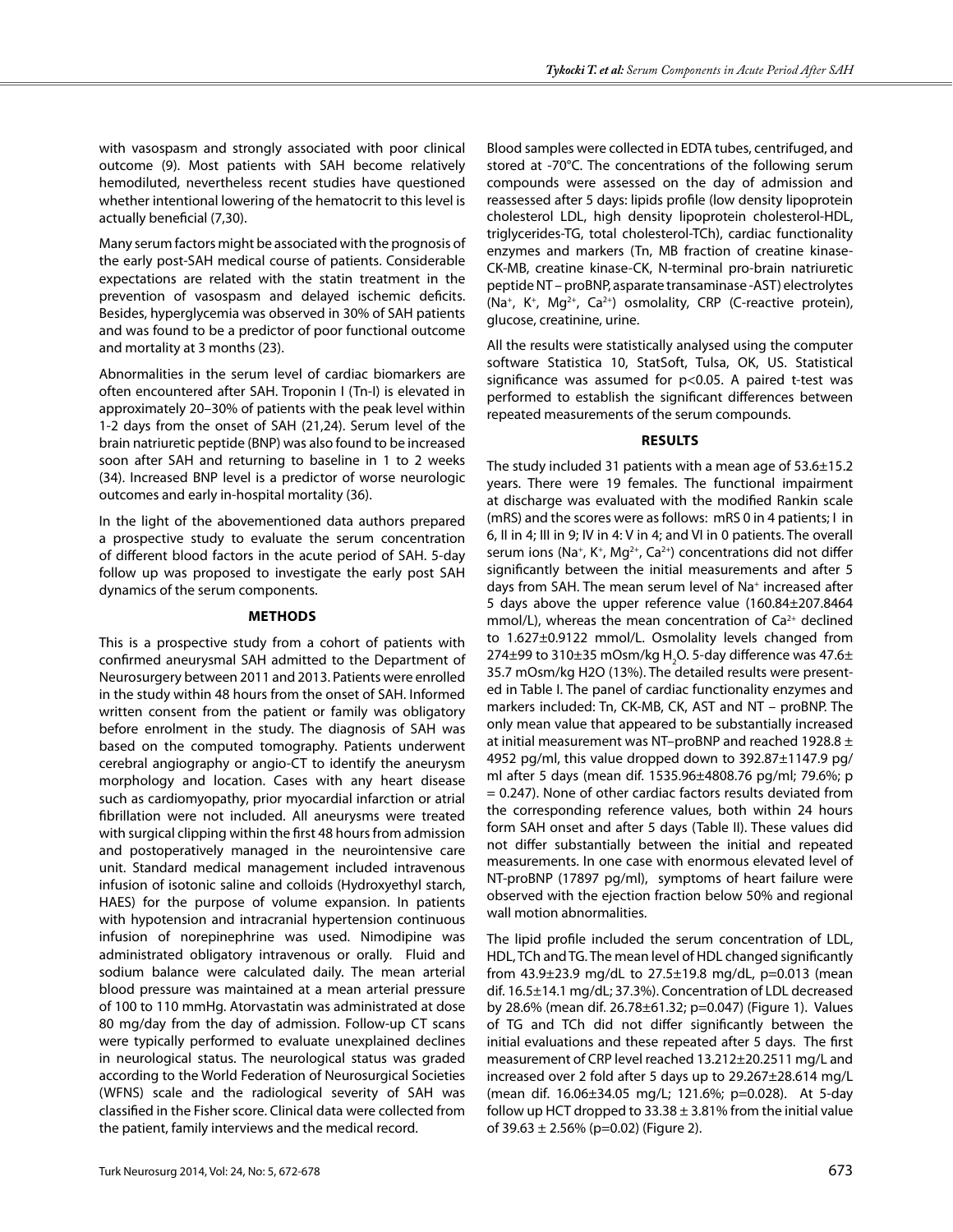| <b>Admission Day</b>     |             |           | At 5-Day Follow up         |             |           |                                  |           |          |                             |
|--------------------------|-------------|-----------|----------------------------|-------------|-----------|----------------------------------|-----------|----------|-----------------------------|
|                          | <b>Mean</b> | <b>SD</b> |                            | <b>Mean</b> | <b>SD</b> | <b>Mean</b><br><b>Difference</b> | <b>SD</b> | p        | <b>Unit</b>                 |
| <b>Osmolality</b>        | 274.41      | 99.58     | <b>Osmolality 1</b>        | 310.09      | 16.50     | 47.60                            | 35.68     | 0.103    | mOsm/kg<br>H <sub>2</sub> O |
| <b>Hematocrit</b>        | 39.63       | 3.80      | <b>Hematocrit 1</b>        | 33.38       | 2.50      | 6.24                             | 1.20      | $0.02*$  | $\%$                        |
| $Na+$                    | 138.35      | 4.95      | $Na+1$                     | 160.84      | 207.85    | 22.49                            | 20.61     | 0.589    | mmol/L                      |
| $Ca2+$                   | 1.97        | 0.68      | $Ca^{2+}1$                 | 1.63        | 0.91      | 0.34                             | 1.26      | 0.426    | mmol/L                      |
| $K^+$                    | 3.97        | 0.36      | $K^+$ 1                    | 3.55        | 1.47      | 0.42                             | 1.49      | 0.23     | mmol/L                      |
| $Mg^{2+}$                | 1.79        | 0.64      | $Mg^{2+}1$                 | 1.53        | 0.87      | 0.27                             | 1.19      | 0.508    | mmol/L                      |
| <b>CRP</b>               | 13.21       | 20.25     | CRP <sub>1</sub>           | 29.27       | 28.61     | 16.06                            | 34.05     | $0.028*$ | mg/L                        |
| Glucose                  | 104.78      | 65.00     | Glucose 1                  | 87.18       | 65.45     | 17.60                            | 88.40     | 0.146    | mg/dL                       |
| <b>Creatinine</b>        | 0.82        | 0.39      | <b>Creatinine 1</b>        | 0.74        | 0.51      | 0.08                             | 0.62      | 0.41     | mg/dL                       |
| Urine                    | 25.67       | 12.37     | Urine 1                    | 21.00       | 15.61     | 7.67                             | 16.70     | 0.16     | mg/dL                       |
| <b>LDL</b>               | 93.37       | 51.68     | LDL1                       | 66.59       | 43.93     | 26.78                            | 14.10     | $0.047*$ | mg/dL                       |
| <b>HDL</b>               | 43.96       | 23.92     | HDL1                       | 27.46       | 19.75     | 16.51                            | 61.32     | $0.013*$ | mg/dL                       |
| <b>Total cholesterol</b> | 136.39      | 68.11     | <b>Total cholesterol 1</b> | 101.56      | 71.13     | 34.80                            | 99.70     | 0.157    | mg/dL                       |
| <b>Triglicerides</b>     | 78.41       | 39.40     | <b>Triglicerides 1</b>     | 91.14       | 63.69     | 12.72                            | 74.13     | 0.332    | mg/dL                       |

## **Table I:** Mean Values of the Selected Serum Compounds Assessed Within 24 Hours from the Admission and at 5-Day Follow Up

SD - standard deviation. CRP-C-reactive protein. LDL - low density lipoprotein cholesterol. HDL- high density lipoprotein cholesterol. \*- difference statistically *significant.*

| Table II: Mean Values of the Cardiac Enzymes and Markers Assessed within 24 Hours from the Admission and at 5-Day Follow Up |  |
|-----------------------------------------------------------------------------------------------------------------------------|--|
|-----------------------------------------------------------------------------------------------------------------------------|--|

| <b>Admission Day</b> |             |           | <b>At 5-Day Follow up</b> |             |           |                                  |           |       |             |
|----------------------|-------------|-----------|---------------------------|-------------|-----------|----------------------------------|-----------|-------|-------------|
|                      | <b>Mean</b> | <b>SD</b> |                           | <b>Mean</b> | <b>SD</b> | <b>Mean</b><br><b>Difference</b> | <b>SD</b> | p     | <b>Unit</b> |
| NT - proBNP          | 1748.72     | 4534.70   | NT - proBNP 1             | 389.39      | 1103.79   | 1359.33                          | 4808.76   | 0.247 | pg/mL       |
| <b>CK-MB</b>         | 17.86       | 8.27      | CK-MB <sub>1</sub>        | 11.59       | 8.12      | 6.27                             | 14.32     | 0.527 | ug/L        |
| Troponin             | 0.08        | 0.27      | Troponin 1                | 0.10        | 0.29      | 0.08                             | 0.24      | 0.278 | ug/L        |
| <b>CK</b>            | 183.39      | 282.43    | CK <sub>1</sub>           | 133.91      | 240.04    | 49.00                            | 414.90    | 0.554 | IUI/L       |
| <b>AST</b>           | 27.67       | 22.95     | AST <sub>1</sub>          | 31.41       | 57.84     | 3.74                             | 65.02     | 0.904 | IU/L        |

*SD - standard deviation; NT - proBNP - N- terminal pro-brain natriuretic peptide; CK-MB - MB fraction of creatine kinase; AST - asparate transaminase; CK - creatine kinase.*

## **Discussion**

The medical approach to patients with aneurysmal SAH is one of the major challenges in neurosurgical perioperative care. The recommended triple-H therapy, despite the absence of large randomized trials, has been postulated to be the optimal management of SAH patients. However, next to the hemodynamic therapy, multi-profile monitoring and treatment of the imbalance of various blood serum factors during acute SAH is invaluable for the success of the therapy. In this study, selected serum compounds were evaluated in this crucial period of acute SAH to provide an overview and evaluate the dynamics of serum compounds in a patient cohort.

The standard hemodynamic augmentation therapy (triple H; hypervolemia, hypertension, and hemodilution) has recently shifted the focus to the maintenance of euvolemia and induced hypertension. Euklund et al. compared isovolemic and hypervolemic hemodilution by lowering the hematocrit from 36 to 28% and reported that hemodilution to a hematocrit value of 28% was not beneficial in patients with cerebral vasospasm (7). Our results showed moderate hemodilution of 33% and the reduction of initial hematocrit of 39% was mostly due to the intensive hypervolemic therapy.

The serum concentrations of ions (Na<sup>+</sup>, K<sup>+</sup>, Mg<sup>2+</sup>, Ca<sup>2+</sup>) did not differ significantly between the initial measurements and after 5 days from SAH. However, the magnesium level was postulated to have a neuroprotective impact on prevention of symptomatic vasospasm and for a favourable outcome after SAH. Results from a phase 3 trial (Intravenous Magnesium sulphate for Aneurysmal Subarachnoid Hemorrhage (IMASH)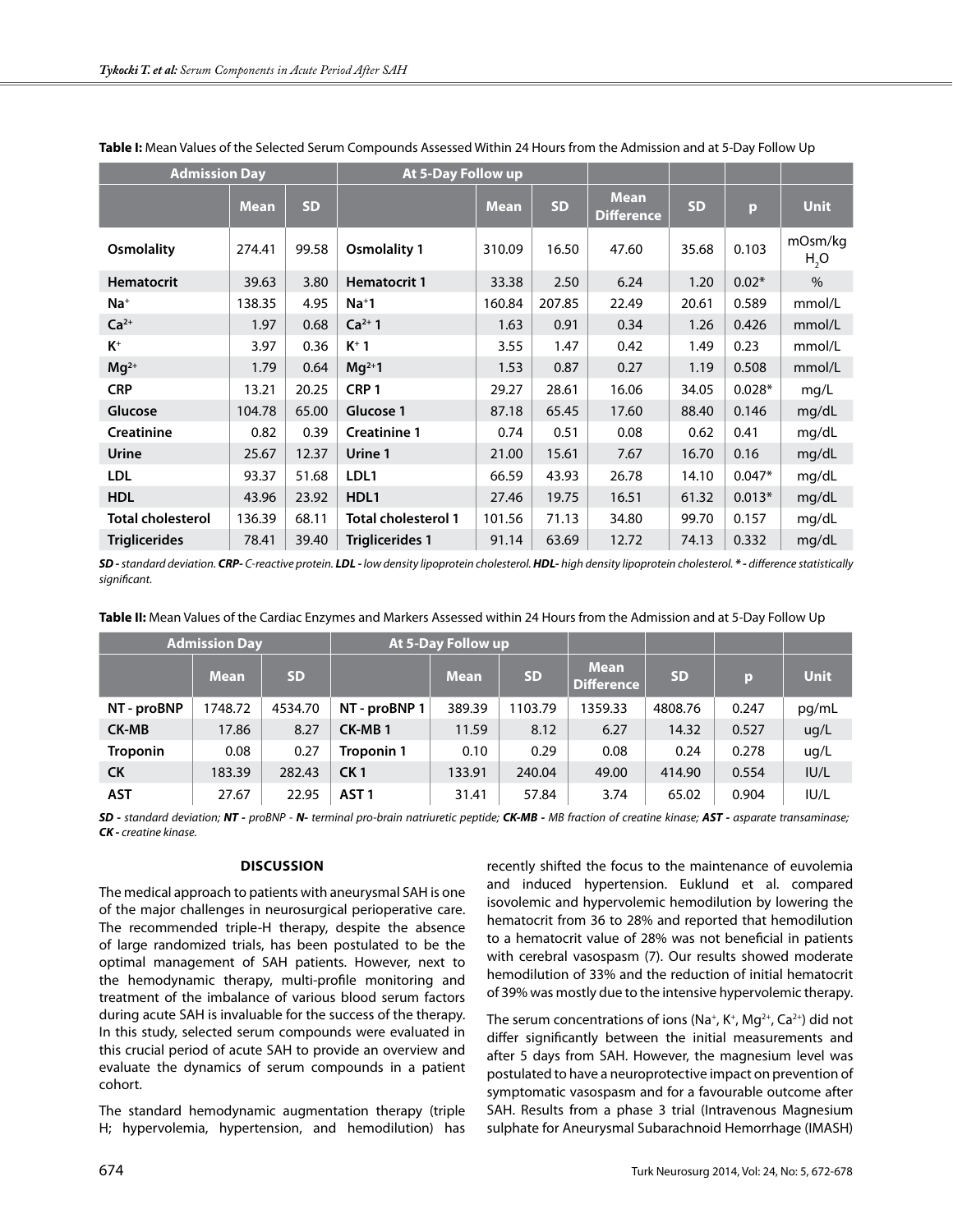

**Figure 1:** Column bar graph presenting the results of low and high-density lipoprotein at baseline ant at 5-day follow up.



**Figure 2:** Column bar graph presenting the results of C-reactive protein and hematocrit at baseline ant at 5-day follow up.

did not support any clinical benefit from magnesium infusion over placebo in SAH (42,43).

Data from the Columbia University SAH Outcomes Project proved the correlation between a higher hemoglobin level and improved outcomes after SAH at 14 days or at discharge and 3 months (20). Contrary, perioperative blood transfusion is potentially harmful in patients with SAH and leads to increased risk of cerebral ischemia, developing angiographic cerebral vasospasm and worse modified Rankin score at discharge (20, 29).

The serum concentration of lipids is postulated to be associated with the risk of the aneurysm rupture and postsubarachnoid hemorrhage vasospasm. Nonetheless, different studies present divergent conclusions on the role of lipids. Large population-based studies (11, 4, 44) have advocated the role of hypercholesterolemia as a possible risk factor of SAH. On the contrary, however, a pooled analysis did not

confirm hypercholesterolemia as a predictor of SAH (32). The protective role of statins is based on the upregulation of the endothelial nitric oxide synthase, reduction of low-density lipoprotein (LDL), and modulation of the anti-inflammatory and endothelial activation response after statin administration (25). The recent reports present contrary findings. Whilst a meta-analysis reported no evidence for the clinical benefit (38), some other randomized trials prove approving outcomes (35). The on-going large phase 3 trial SimvasTatin in Aneurysmal Subarachnoid Hemorrhage (STASH) hopefully will convincingly answer this dilemma.

In the study of Tokuda et al. the median serum level of total cholesterol was 161 mg/dl in patients with SAH, and 209 mg/ dl in controls (33). Median serum triglycerides were 95 mg/ dl in SAH and 122 mg/dl in controls. They also found that a serum total cholesterol of more than 200 mg/dl and serum triglycerides of more than 150 mg/dl were independent protective factors for SAH. Surprisingly, the conclusion form this study was that higher values of both serum cholesterol and triglycerides may be inversely associated with the occurrence of SAH. In another study no association of any serum lipid and the risk of SAH was found, except a negative association of HDL cholesterol in participants younger than 50 years of age (28). The results of serum lipids concentrations from this study have shown decreased values of HLD, LDL, and TCh after 5 days comparing to the baseline. The change was significant for LDL, HDL and was estimated as 29% and 37% respectively. TG levels decreased moderately by 16% at the 5th day. Probably two factors might caused the change in the serum lipid profile; 1) administration of atorvastatin and 2) severe metabolic stress. Although, the full lipid modulating effect can be seen as early as several weeks after starting statins, some studies have shown that a significant reduction in LDL and TCh after 7 days of atorvastatin therapy (18,25). Therefore a significant shift in the lipid profile after 5 days found in this study might be due to the atorvastatin administration. Cumulative review of the randomised, double blind controlled trials reporting to the efficacy of the atorvastatin in hypercholesterolemia showed the mean reduction of LDL by 36% and triglycerides by 17% (6, 41). These results are comparable with our observations. Metabolic shock is another factor alongside the statins, affecting the sudden transition of serum lipids level after SAH. The shifts in serum lipids concentration in the early period after severe trauma probably results from the increased catabolism, higher availability of free fatty acids, oversecretion of catecholamines, cytokines, tumor necrosis factors or interferons (13, 35). It has been proven that the lipid profile may significantly change shortly after burn injury where serum TCh level decreased by 26% and HDL by 52% in the first week, while TG was slightly raised in one week and then decreased by 18.6% compared to normal subjects (27).

CRP level may predict the neurological course after SAH. Interestingly, the surgically treated group demonstrated higher levels of CRP in serum and CSF compared with those who were treated endovascularly. There is some discrepancy about the predictive value of CRP. Fountas et al. reported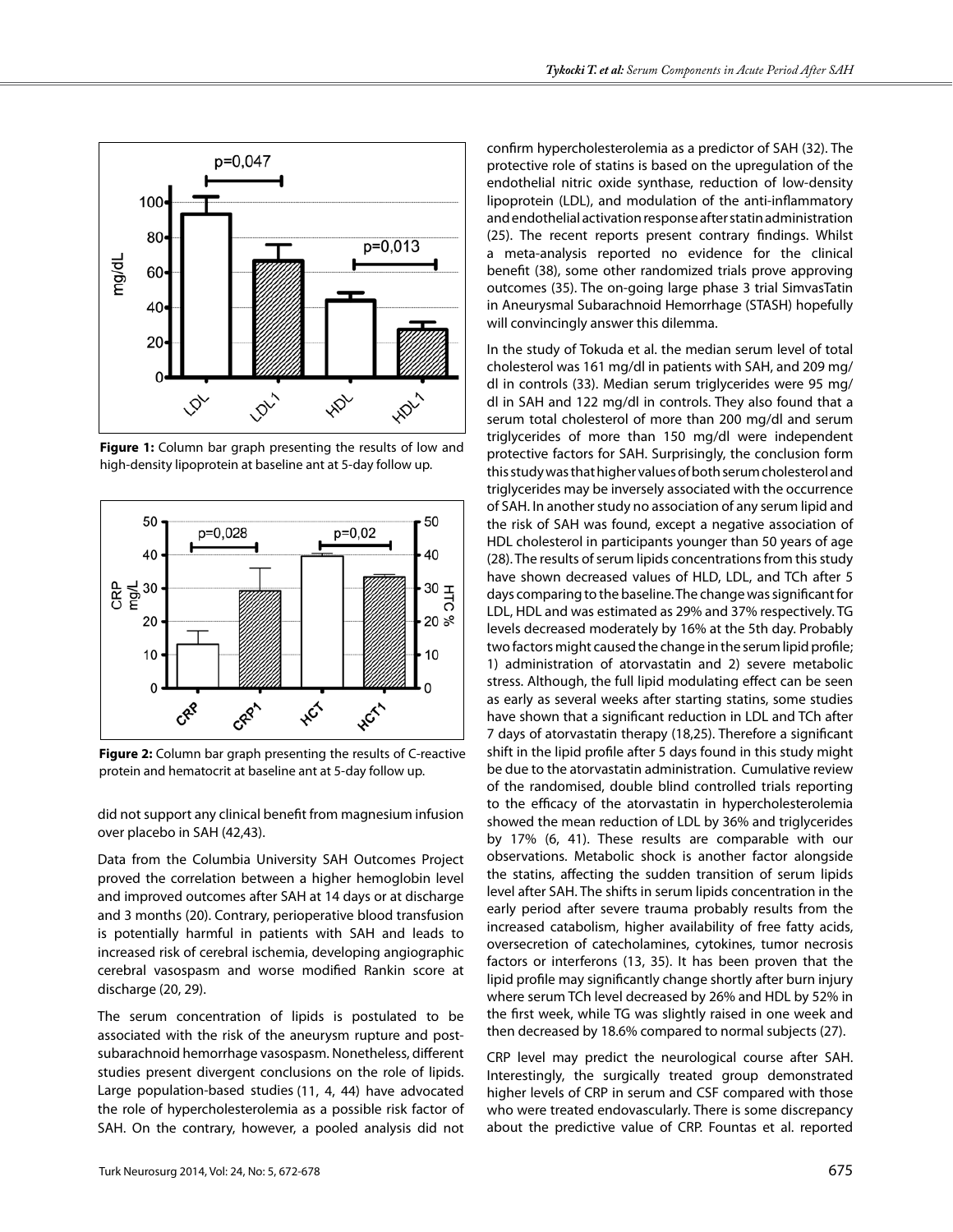that elevated CRP levels in serum and CSF were associated with increased incidence of angiographic vasospasm (9). Additionally, the elevated CSF and serum CRP were associated with worse clinical outcome, as expressed in Glasgow Outcome and mRS scores. On the other hand, Juvela et al. concluded that CRP levels correlate with outcome but do not predict delayed cerebral ischemia or infarction after SAH (12). Generally the serum values of CRP rise in the acute period of SAH and tend to be higher in CSF than in serum. CRP levels increased significantly between the day of hospital admission from 11.4 mg/L to 19.8mg/L during the second week (12). The CRP serum level increased almost 3 fold after 5 days in comparison to the initial level of 4 mg/L, while the baseline level of CRP in CSF was 10 mg/L and doubled within 5 days (9). This is consistent with results from this study where serum CRP level changed from 13 mg/L to 29 mg/L and the difference was statistically significant. CRP is of course a nonspecific factor for SAH and its increase may be due to other conditions, in particular inflammation of various origin.

The prevalence of SAH-induced cardiac dysfunction, often named neurogenic stunned myocardium (NSM), has been estimated as at least 20–30% (1). The pathogenesis of the SAH-induced NSM is based on the catecholamine oversecretion. An increased plasma level of troponine was found to be a sensitive and specific indicator of neurogenic stunned myocardium, while creatine kinase-MB is a superior marker of myocardial infarction (14). The elevated sympathetic tone leads to the opening of cardiomyocyte calcium channels through the activation of β1-adrenergic receptors resulting in myocardial depression (3).

Cardiac injury may be immediately evident or develop within hours after aneurysmal rupture. The timing of recovery in SAH-induced left ventricle dysfunction can be quite variable, with improvement in ejection fraction ranging from days to weeks (3–42 days) (19,39).

Recent results provide indirect evidence that the heart is the primary source of elevated BNP levels after SAH. Nakamura et al. reported a positive correlation between BNP and pulmonary extravascular water content in SAH patients with consciousness disturbance (22).

The overload on the left ventricle or atrium causing increased pulmonary capillary pressure begins immediately after SAH onset and results in cardiopulmonary edema. Elevated BNP level indicates systolic and diastolic dysfunction of the left ventricle, especially regional wall motion abnormalities and reduced ejection fraction (16,45). Patients with increased levels of BNP should not be subjected to much fluid overload based on triple H therapy. In our results the mean value of pro-BNP was 1928 pg/ml, mostly due to the excessively elevated values in two cases above 17.000 and 19.000 pg/ml. However the mean serum levels of pro-BNP decreased excessively after 5 days, but only one patient developed a severe heart incident, although the overall levels of BNP in the patient cohort remained elevated.

The increased levels of BNP are strongly and independently associated with cerebral infarction, and the association is most pronounced in patients without angiographic vasospasm (31). BNP rises gradually over two days and returns to normal within a week after SAH. Its release is associated with myocardial necrosis, but is unrelated to elevation of left ventricular assessed by echocardiography (17).

## **Conclusion**

In the acute phase after SAH onset a meticulous monitoring of different serum components is of great importance, because significant fluctuations and deviations from the reference values might occur. This study showed a significant decrease in the serum level of LDL and HDL, while TG values were moderately heightened. There were no serious disturbances of fluid and electrolyte balance. High levels of BNP did not correlate with the coexistence of severe cardiac complications.

Routine monitoring of lipid profile and statin administration at the early stage of SAH is recommended.

## **References**

- 1. Banki N, Kopelnik A, Tung P, Lawton MT, Gress D, Drew B, Dae M, Foster E, Parmley W, Zaroff J: Prospective analysis of prevalence, distribution, and rate of recovery of left ventricular systolic dysfunction in patients with subarachnoid hemorrhage. J Neurosurg 105: 15–20,2006
- 2. Bennani SL, Abouqal R, Zeggwagh AA, Madani N, Abidi K, Zekraoui A, Kerkeb O: Incidence, causes and prognostic factors of hyponatremia in intensive care. Rev Med Interne 24: 224–229, 2003
- 3. Bolli R, Marbán E: Molecular and cellular mechanisms of myocardial stunning. Physiol Rev 79: 609–634, 1999
- 4. Canhão P, Pinto AN, Ferro H, Ferro JM: Smoking and aneurysmal subarachnoid haemorrhage: A case-control study. J Cardiovasc Risk 1:155-158,1994
- 5. Coombes EJ, Shakespeare PG, Bastone GF: Lipoprotein changes after burn injury in man. J Trauma 20:971–975, 1980
- 6. Edwards JE, Moore RA: Statins in hypercholesterolaemia: A dose-specific meta-analysis of lipid changes in randomised, double blind trials. BMC Fam Pract 4:18, 2003
- 7. Ekelund A, Reinstrup P, Ryding E, Andersson AM, Molund T, Kristiansson KA, Romner B, Brandt L, Saveland H: Effects of iso- and hypervolemic hemodilution on regional cerebral blood flow and oxygen delivery for patients with vasospasm after aneurysmal subarachnoid hemorrhage. Acta Neurochir (Wien) 144: 703–712, 2002
- 8. Fisher LA, Ko N, Miss J, Tung PP, Kopelnik A, Banki NM, Gardner D, Smith WS, Lawton MT, Zaroff JG: Hypernatremia predicts adverse cardiovascular and neurological outcomes after SAH. Neurocrit Care 5(3):180–185, 2006
- 9. Fountas KN, Tasiou A, Kapsalaki EZ, Paterakis KN, Grigorian AA, Lee GP, Robinson JS Jr: Serum and cerebrospinal fluid C-reactive protein levels as predictors of vasospasm in aneurysmal subarachnoid hemorrhage. Clinical article. Neurosurg Focus 26(5): E22, 2009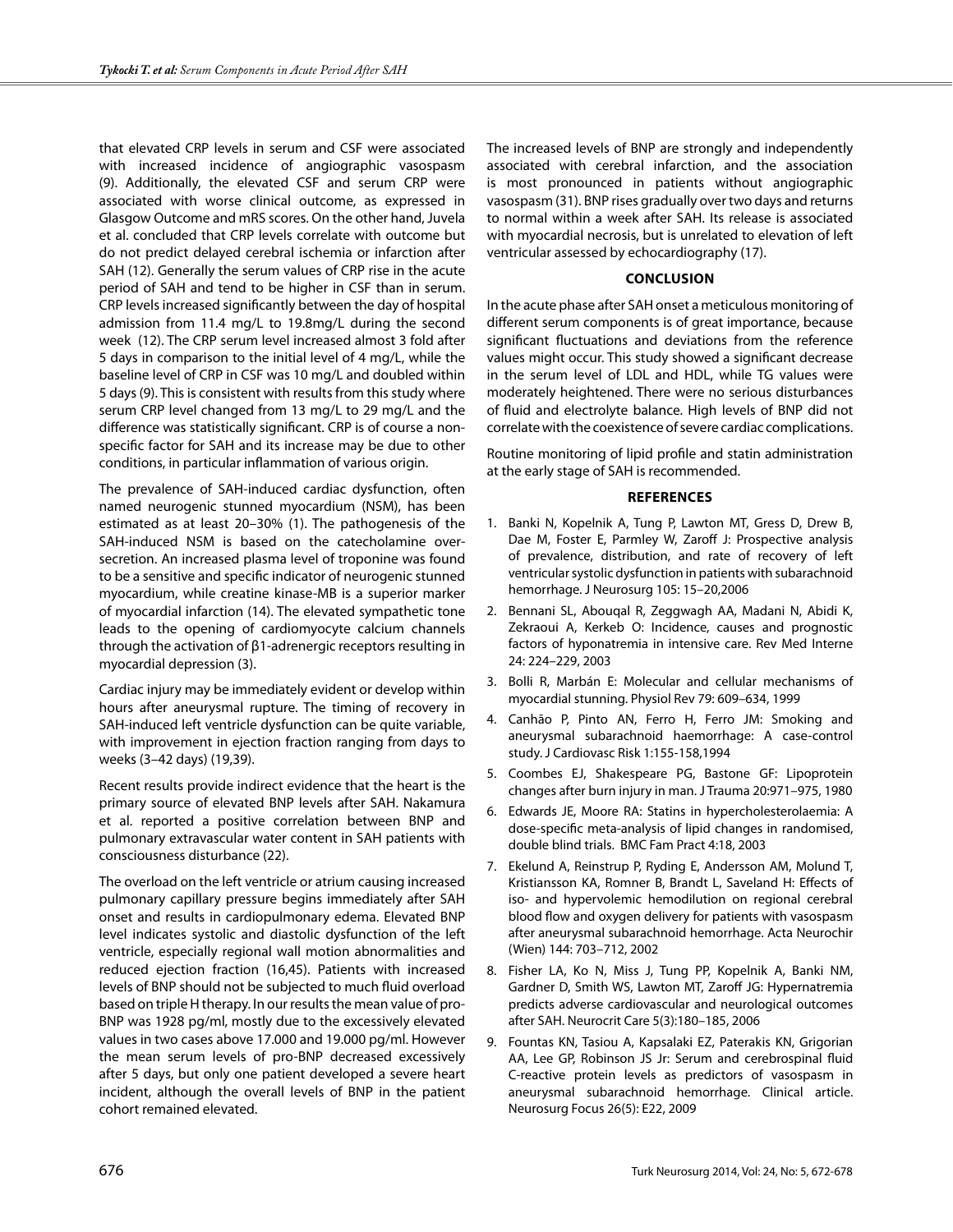- 10. Hasan D, Wijdicks EF, Vermeulen M: Hyponatremia is associated with cerebral ischemia in patients with aneurismal subarachnoid hemorrhage. Ann Neurol 27:106–108, 1990
- 11. Iso H, Jacobs DR, Wentworth D, Neaton JD, Cohen JD: Serum cholesterol levels and six year mortality from stroke in 350,977 men screened for the multiple risk factor intervention trial. N Engl J Med 320:904-910, 1989
- 12. Juvela S, Kuhmonen J, Siironen J: C-reactive protein as predictor for poor outcome after aneurysmal subarachnoid haemorrhage. Acta Neurochir (Wien) 154(3):397-404, 2012
- 13. Kamolz LP, Andel H, Mittlböck M, Winter W, Haslik W, Meissl G, Frey M: Serum cholesterol and triglycerides: Potential role in mortality prediction. Burns 29: 810-815, 2003
- 14. Luscher MS, Thygesen K, Ravkilde J, Heickendorff L: Applicability of cardiac troponin T and I for early risk stratification in unstable coronary artery disease. TRIM Study Group. Thrombin inhibition in myocardial ischemia. Circulation 96:2578– 2585,1997
- 15. Mandal AK, Saklayen MG, Hillman NM, Markert RJ: Predictive factors for high mortality in hypernatremic patients. Am J Emerg Med 15:130–132, 1997
- 16. McGirt MJ, Blessing R, Nimjee SM, Friedman AH, Alexander MJ, Laskowitz DT, Lynch JR: Correlation of serum brain natriuretic peptide with hyponatremia and delayed ischemic neurological deficits after subarachnoid hemorrhage. Neurosurgery 54:1369–1373, 2004
- 17. Meaudre E, Jego C, Kenane N, Montcriol A, Boret H, Goutorbe P, Habib G, Palmier B: B-type natriuretic peptide release and left ventricular filling pressure assessed by echocardiographic study after subarachnoid hemorrhage: A prospective study in non-cardiac patients. Crit Care 13(3):R76, 2009
- 18. Millar JS, Ky B, Wolfe ML, Pruscino L, Baer A, Rader DJ: Short-term treatment with high-dose atorvastatin reduces LDL cholesterol but shows no anti-inflammatory effects in normolipidemic subjects with normal CRP levels. Clin Transl Sci 3(4):140-146, 2010
- 19. Murphy AM, Kögler H, Marbán E: A mouse model of myocardial stunning. Mol Med Today 6: 330–331, 2000
- 20. Naidech AM, Jovanovic B, Wartenberg KE, Parra A, Ostapkovich N, Connolly ES, Mayer SA, Commichau C: Higher hemoglobin is associated with improved outcome after subarachnoid hemorrhage. Crit Care Med 35:2383–2389, 2007
- 21. Naidech AM, Kreiter KT, Janjua N, Ostapkovich ND, Parra A, Commichau C, Fitzsimmons BF, Connolly ES, Mayer SA: Cardiac troponin elevation, cardiovascular morbidity, and outcome after subarachnoid hemorrhage. Circulation 112: 2851–2856, 2005
- 22. Nakamura T, Okuchi K, Matsuyama T, Fukushima H, Seki T, Konobu T, Nishio K: Clinical significance of elevated natriuretic peptide levels and cardiopulmonary parameters after subarachnoid hemorrhage. Neurol Med Chir (Tokyo) 49(5):185-191, 2009
- 23. Nyika D Kruyt, Geert Jan Biessels, J Hans DeVries, Merel J A Luitse, Marinus Vermeulen, Gabriel J E Rinkel, W Peter Vandertop, Roos YB: Hyperglycemia in aneurysmal subarachnoid hemorrhage: A potentially modifiable risk factor for poor outcome. J Cereb Blood Flow Metab 30(9): 1577–1587, 2010
- 24. Parekh N, Venkatesh B, Cross D, Leditschke A, Atherton J, Miles W, Winning A, Clague A, Rickard C: Cardiac troponin I predicts myocardial dysfunction in aneurysmal subarachnoid hemorrhage. J Am Coll Cardiol 36:1328–1335, 2000
- 25. Plenge JK, Hernandez TL, Weil KM, Poirier P, Grunwald GK, Marcovina SM, Eckel RH: Simvastatin lowers C-reactive protein within 14 days: An effect independent of low-density lipoprotein cholesterol reduction. Circulation 106(12): 1447-1452, 2002
- 26. Sabri M, Macdonald RL: Statins: A potential therapeutic addition to treatment for aneurysmal subarachnoid haemorrhage? World Neurosurg 73:646–653, 2010
- 27. Sahib AS: Dyslipidemia after burn injury: A potential therapeutic target. Asian J Pharm Clin Res 4(4): 34-36, 2011
- 28. Sandvei MS, Lindekleiv H, Romundstad PR, Müller TB, Vatten LJ, Ingebrigtsen T, Njølstad I, Mathiesen EB, Vik A: Risk factors for aneurysmal subarachnoid hemorrhage - BMI and serum lipids: 11-year follow-up of the HUNT and the Tromsø Study in Norway. Acta Neurol Scand 125(6):382-388, 2012
- 29. Smith MJ, Le Roux PD, Elliott JP, Winn HR: Blood transfusion and increased risk for vasospasm and poor outcome after subarachnoid hemorrhage. J Neurosurg 101:1–7, 2004
- 30. Solomon RA, Fink ME, Lennihan L: Early aneurysm surgery and prophylactic hypervolemic hypertensive therapy for the treatment of aneurysmal subarachnoid hemorrhage. Neurosurgery 23: 699–704, 1988
- 31. Taub PR, Fields JD, Wu AH, Miss JC, Lawton MT, Smith WS, Young WL, Zaroff JG, Ko NU: Elevated BNP is associated with vasospasm-independent cerebral infarction following aneurysmal subarachnoid hemorrhage. Neurocrit Care 15(1):13-18, 2011
- 32. Teunissen LL, Rinkel GJ, Algra A, van Gijn J: Risk factors for subarachnoid hemorrhage: A systematic review. Stroke 27(3): 544-549, 1996
- 33. Tokuda Y, Stein GH J: Serum lipids as protective factors for subarachnoid hemorrhage. Clin Neurosci 12(5):538-541, 2005
- 34. Tomida M, Muraki M, Uemura K, Yamasaki K: Plasma concentrations of brain natriuretic peptide in patients with subarachnoid hemorrhage. Stroke 29:1584 –1587,1998
- 35. Tseng MY: Participants in the international multidisciplinary consensus conference on the Critical Care Management of Subarachnoid Hemorrhage. Summary of evidence on immediate statins therapy following aneurysmal subarachnoid haemorrhage. Neurocrit Care 15(2):298-301, 2011
- 36. Tung PP, Olmsted E, Kopelnik A, Banki NM, Drew BJ, Ko N, Lawton MT, Smith W, Foster E, Young WL, Zaroff JG: Plasma B-type natriuretic peptide levels are associated with early cardiac dysfunction after subarachnoid hemorrhage. Stroke 36:1567–1571, 2005